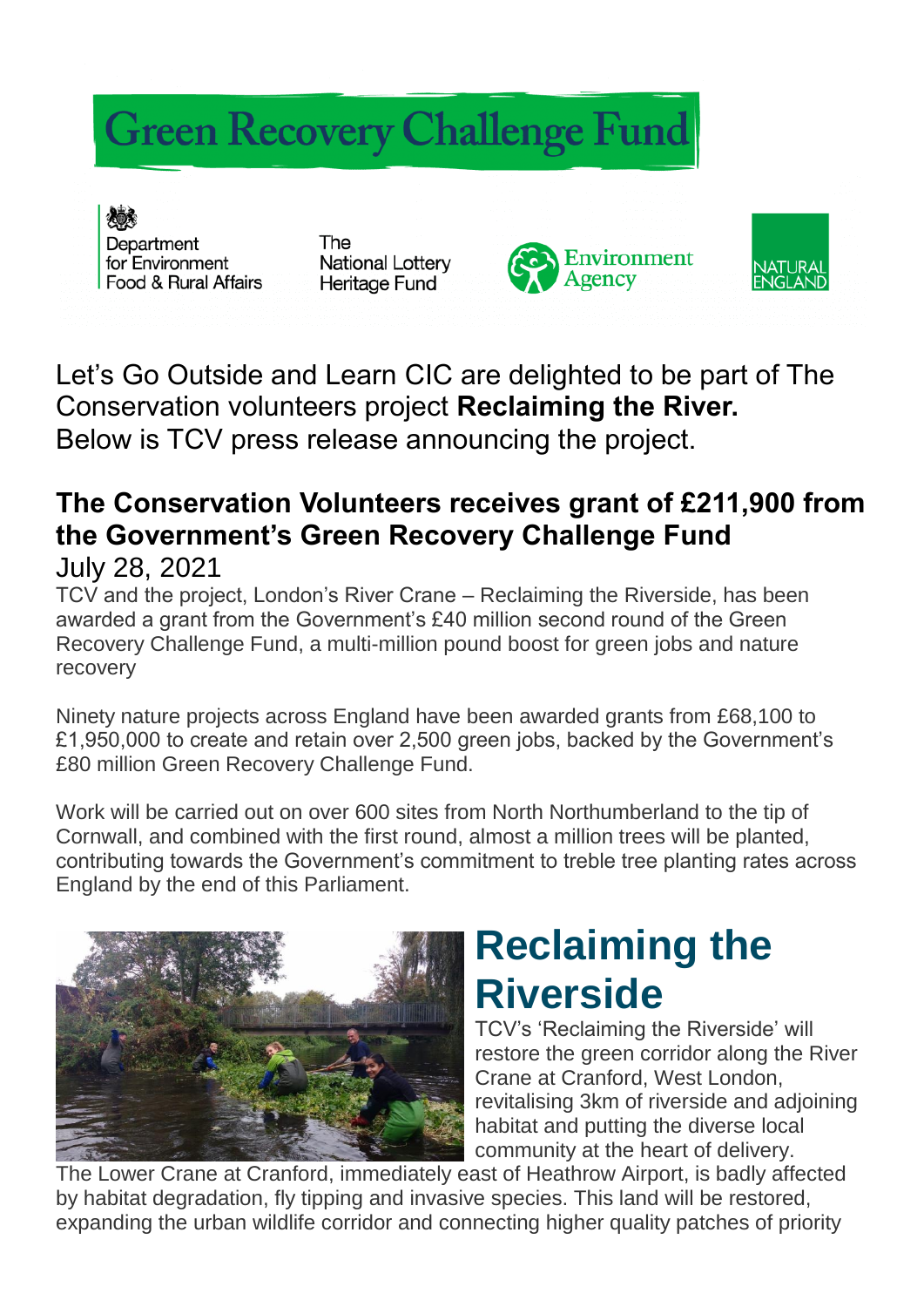habitat along the riverside including nature reserves downstream. A key part of the project is to make safe, restore and reopen a 250m disused section of river. TCV will work with local volunteers from [Cranford Action Group,](https://www.facebook.com/groups/cranfordactiongroup/) a grassroots community group, London Boroughs of [Hounslow](https://www.hounslow.gov.uk/Site/) and [Hillingdon,](https://www.hillingdon.gov.uk/) and landowners [London Wildlife Trust.](https://www.wildlondon.org.uk/)



Partners also include [Let's Go Out And](https://www.lgoal.org/)  [Learn](https://www.lgoal.org/) (LGOAL), who'll be running community engagement activities, and [Crane Valley CIC,](http://cranevalley.org.uk/) with additional collaboration with [Friends of the River](https://www.force.org.uk/)  [Crane Environment](https://www.force.org.uk/) (FORCE). Together we will:

 Conserve and restore nature across 20 hectares, including river and grassland priority habitat.

 Connect 650 local people – in a diverse community where 84% of local people are from minority ethnic

backgrounds – with nature through practical volunteering, citizen science and other nature-based activities, and reopen a key section of river path.

**Development Manager at TCV, Ruth Gerrard, said:** *"TCV is delighted to be working with our local partners in Hounslow and Hillingdon to help restore this valuable section of the river. We're particularly excited to be working with [Cranford Action Group,](https://www.facebook.com/groups/cranfordactiongroup/) who are an effective grassroots movement in the community and have already achieved a phenomenal amount litter clearance locally.*

"*The latest [State of Nature report](https://www.rspb.org.uk/our-work/state-of-nature-report/) shows how much pressure our rivers and riverside habitats are, and we know how important greenspaces are for health and wellbeing, especially in this urban community which has seen the riverside environment decline over many years. This project will make a huge difference to this stretch of the River Crane, both for wildlife and local people."*



## **Green Recovery Challenge Fund**

The Green Recovery Challenge Fund is a key part of the Prime Minister's 10 Point Plan to kick-start nature recovery and tackle climate change. Connecting people with nature is another priority theme: by increasing access to nature and greenspaces, projects will support both physical and mental wellbeing. The Government's Green Recovery Challenge Fund was developed by [Defra](https://www.gov.uk/government/organisations/department-for-environment-food-rural-affairs) and its Arm's-Length Bodies. The fund is being delivered by [The National Lottery](https://www.heritagefund.org.uk/)  [Heritage Fund](https://www.heritagefund.org.uk/) in partnership with [Natural England,](https://www.gov.uk/government/organisations/natural-england) [the](https://www.gov.uk/government/organisations/environment-agency)  [Environment Agency](https://www.gov.uk/government/organisations/environment-agency) and [Forestry Commission.](https://www.gov.uk/government/organisations/forestry-commission)